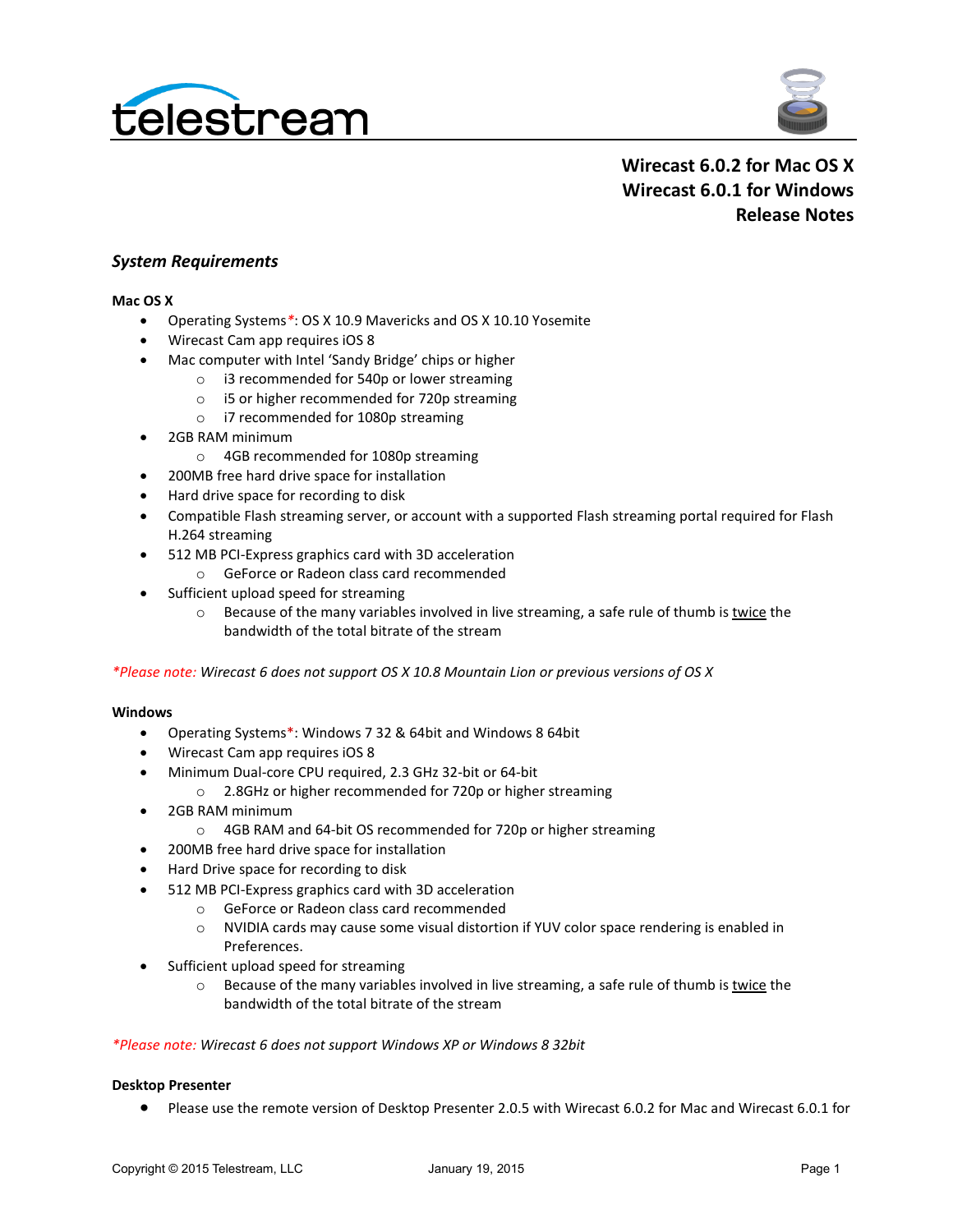Windows; it's available as a separate download a[t www.telestream.net/dtp.](http://www.telestream.net/dtp)

# **Wirecast 6.0.2 (Mac Only)**

## **Fixes and Enhancements**

• Fixes issue that caused unnecessary CPU usage on the Mac platform. (Mac OS X)

# **Wirecast 6.0.1**

### **Fixes and Enhancements**

- New! Use of the Wirecast Cam iOS App, a free app for iPad and iPhone, as a source. (Mac OS X & Windows)
- New! Added support for .WAV and .M4A file playback that was present in 5.0.3 but absent in 6.0. (Mac OS X & Windows)
- Fixed a crash that occurred if the destination RTMP server was slow to accept a stream after a connection has been established. (Mac OS X & Windows)
- Fixed crash due to corrupted audio settings being read from the preferences. (Windows)
- Fixed crash when copying a search string from the Social Feed search field. (Mac OS X & Windows)
- Renamed "Microsoft Azure Media Services" "Azure Media Services" in the Output Settings dialog. (Mac OS X & Windows)
- Fixed crash when deleting Tweets from the Social Media message feed. (Mac OS X & Windows)
- Prevented Unhandled Exception error when using social media feed without entering credentials. (Mac OS X & Windows)
- Fixed issue that prevented the File Open button from operating in the NewBlueFX section of the Source Settings Dialog under some conditions. (Mac OS X & Windows)
- AJA cards no longer function in Wirecast directly through via AVFoundation. Install the AJA Wirecast source plugin to access them from Wirecast.

# **Wirecast 6.0**

## **Fixes and Enhancements**

- New! Instant Replay support. (Mac OS X & Windows)
- New! Playlist Support. (Mac OS X & Windows)
- New! Twitter integration. (Mac OS X & Windows)
- New! Support for the new iOS 8 App, Wirecast Cam, as a camera source. (Mac OS X & Windows)
- New! Recordings are now written in a recoverable file format. Recording files are now usable even the recording is interrupted due to system failure. (Mac OS X & Windows)
- New! Full Retina support. (Mac OS X)
- New! Improved Multicast and Unicast support. (Mac OS X & Windows)
- New! Keyboard mapping functionality for shots. (Mac OS X & Windows)
- New! Shortcut keys for setting in and out points and creating Replay shots. (Mac OS X & Windows)
- New! Destination for Microsoft Azure Media Services. (Mac OS X & Windows)
- New! Destination for Wowza Streaming Engine (Mac OS X & Windows)
- New! Added AppleScript samples to application bundle. (Mac OS X & Windows)
- New! Added the ability to play back recorded media in Preview. (Mac OS X & Windows)
- New! Added the ability to set in and out points in Preview. (Mac OS X & Windows)
- New! Added the ability to set playback speed in Preview. (Mac OS X & Windows)
- New! Added the ability to suppress automatic detection of IP devices in network. (Mac OS X & Windows)
- New! Added the ability to automatically set the Canvas size. (Mac OS X & Windows)
- New! Support for using custom backgrounds for Scoreboards. (Mac OS X & Windows)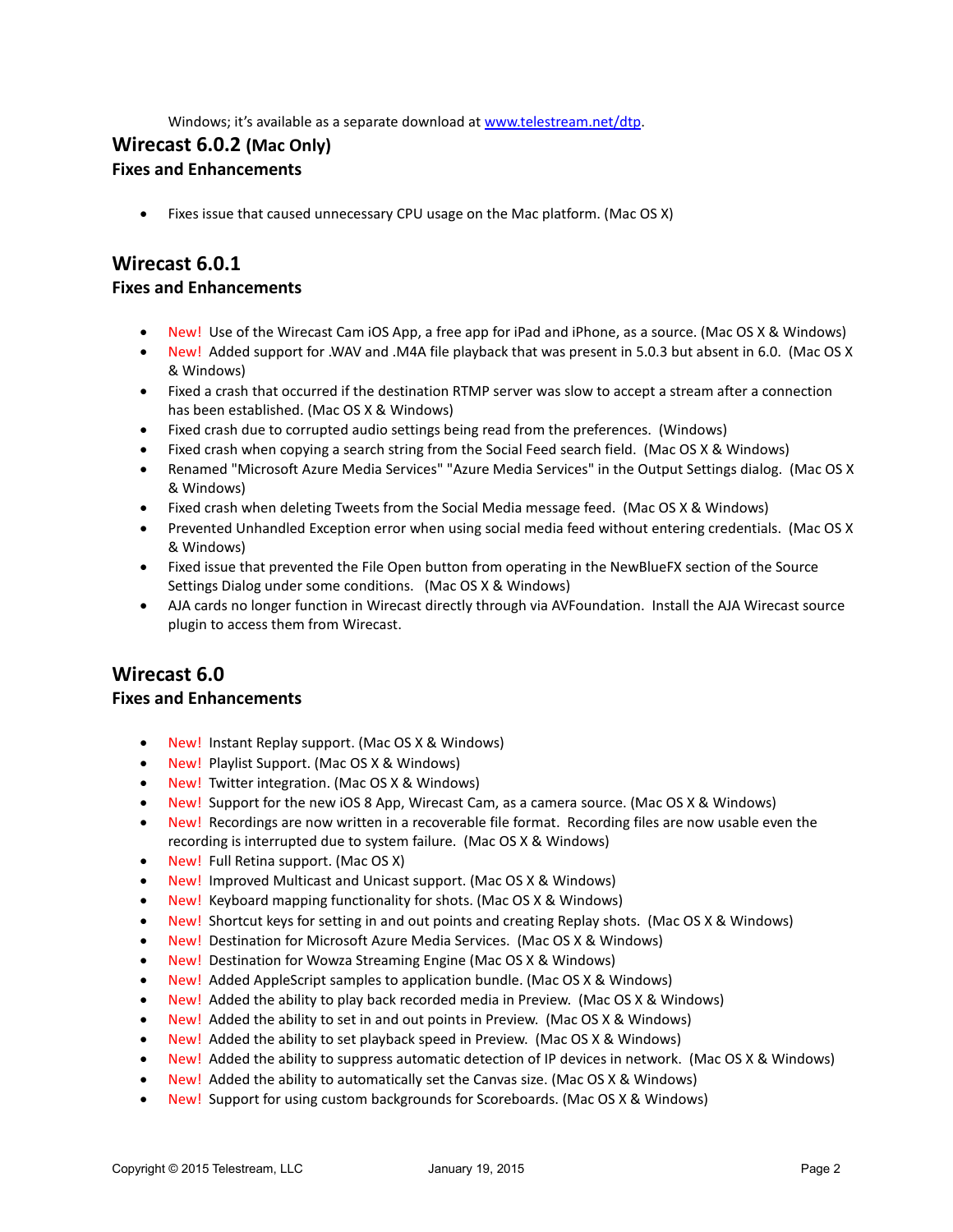- New! Hotkeys to change scores from the Wirecast main window. (Mac OS X & Windows)
- New! Add support for 2K and 4K canvas sizes via Custom Canvas size. (Mac OS X & Windows)
- New! AppleScript examples are now part of the application bundle at Wirecast.app/Contents/Resources/scriptingexamples. (Mac OS X)
- New! 64bit versions of Wirecast are now available. Moving to 64bit fixes many problems caused by running out of memory due to 32bit memory limits. (Mac OS X & Windows)
- New! Updated installer technology for Windows; new versions of Wirecast will automatically replace previous versions of Wirecast without the need to manually uninstall beforehand. (Windows)
- New! Dedicated destination for Wowza server that can utilize configuration files created by Wowza. (Mac OS X & Windows)
- New! MOV record to disk destination replaces QuickTime Record To Disk for recording near lossless video at low CPU. ProRes codec is available on Mac, and MJPEG is available on Windows with selectable quality. (Mac OS X & Windows).
- New! Wirecast no longer uses QuickTime components for video file playback and writing. QuickTime, deprecated by Apple, has been replaced with technology optimized to take advantage of 64 bit addressing, providing superior performance with higher resolutions and frame rates. (Mac OS X & Windows)
- New! QuickTime is no longer required to run Wirecast on Windows. (Windows)
- New! User presets are now listed on top of system, and destination default presets for easy access. (Mac OS X & Windows)
- New! Ability to set the maximum number of reconnects to a streaming server/CDN. This avoids the situation where a user would have to force quite Wirecast once a server becomes unresponsive. (Mac OS X & Windows)
- New! New Blue Pro Titler Plug-in and support (Mac OS X & Windows)
- Eliminated memory spike when playing back some mp4 files. (Mac OS X & Windows)
- Fixed problem where some mp4 files would play back with no audio. (Mac OS X & Windows)
- Fixed issue where incorrect Video FPS selections were displayed for USB cameras in the Source Settings dialog. (Mac OS X)
- Fixed jitter/stutter when recording at 1080p in ProRes and MJPEG. (Mac OS X, Windows)
- Fixed issue that prevented tabbing between controls. (Mac OS X)
- Fixed issue that sometimes caused frame drops during a transition when switching to shots containing prerecorded video. (Mac OS X & Windows)
- Fixed problem where streaming audio-only resulted in sped up audio. (Mac OS X)
- Fixed problem where audio because out of sync after playing video file in the Configure Media Settings tab of the Shot Editor. (Mac OS X & Windows)
- Fixed issue where disconnecting a device could cause a crash if there were no built-in AV devices or other AV devices connected to the system. (Mac OS X, Windows)
- Fixed crash when last connected camera was disconnected. (Mac OS X)
- Fixed crash on exit after using Blackmagic Output and Input on separate cards. (Mac OS X)
- Fixed problem where Bonjour WebStream sources did not connect and the Asset Manager listed them as missing at document load. (Mac OS X & Windows)
- Fixed issue that caused floating colors in scoreboards. (Mac OS X)
- Fixed memory leak and eventual crash (after a few hours) when using the Matrox VS4. (Windows)
- Fixed issue that caused black frames to be inserted during transitions. (Mac OS X & Windows)
- Fixed issue that prevented a correct event list to be retrieved from YouTube. (Mac OS X & Windows)

## **Features No Longer Supported**

- VP6 codec no longer supported and has been replaced for streaming in Flash by H.264. (Mac OS X & Windows)
- Streaming to a QuickTime streaming server. (Mac OS X & Windows)